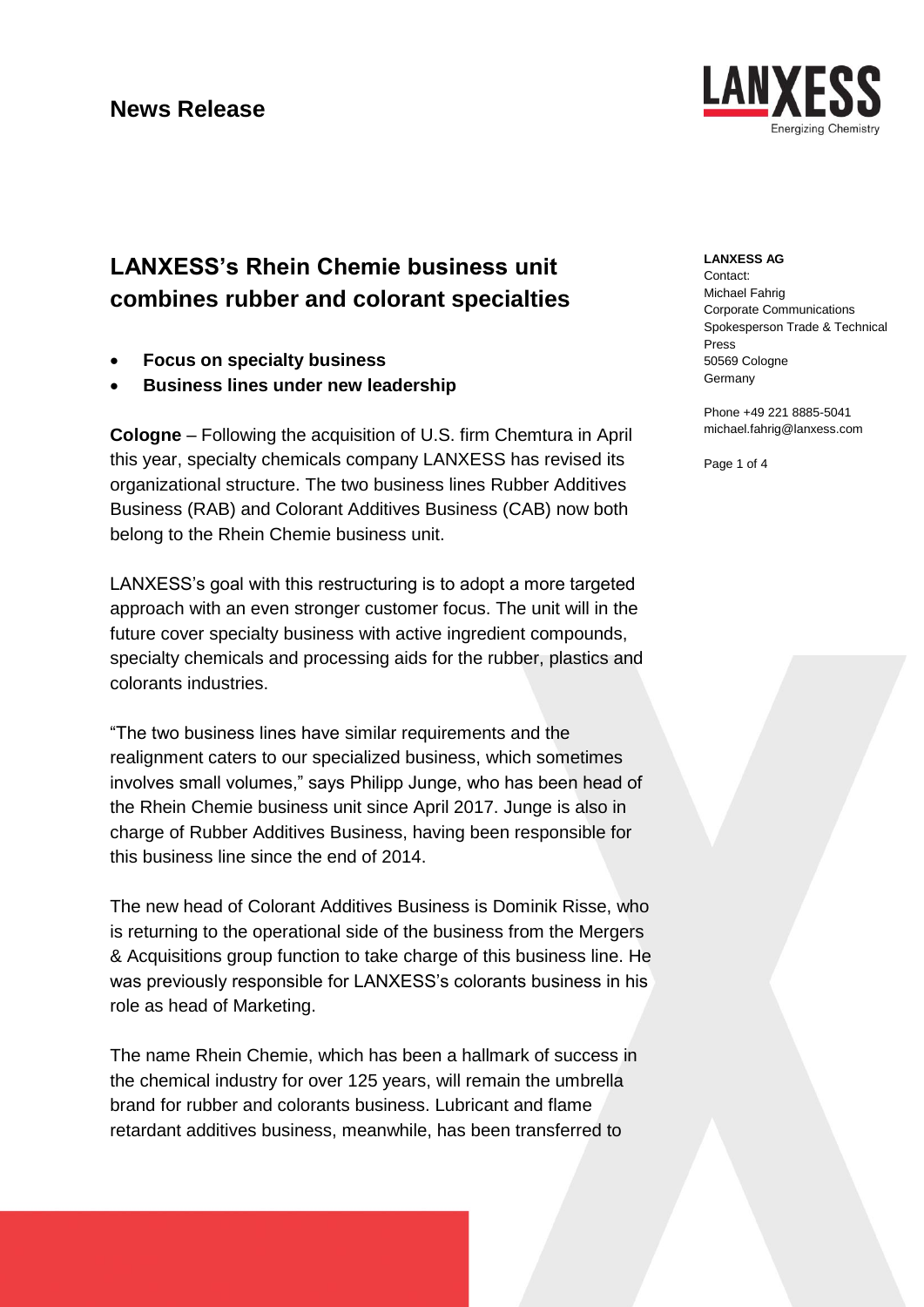

**LANXESS AG**

Contact: Michael Fahrig Corporate Communications Spokesperson Trade & Technical Press 50569 Cologne **Germany** 

Phone: +49 221 8885-5041 michael.fahrig@lanxess.com

Page 2 of 4

LANXESS's Additives business unit. Together, these two business units form the Specialty Additives segment in the company's extended organizational structure.

The Rhein Chemie business unit currently has around 1,000 employees and supplies more than 2,000 products to over 3,000 customers in 120 countries across the globe. It is split into two business lines:

### **Rubber Additives Business**

RAB supplies the rubber industry with a broad range of pre-dispersed chemicals, processing promoters, vulcanization and filler activators, anti-sun check waxes, release agents, tire marking inks and highperformance bladders. It provides a wide selection of products from a single source for all applications in the rubber processing industry and also supports important developments in this sector through innovation.

## **Colorant Additives Business**

CAB is a leading supplier of high-quality colorants for use in numerous demanding applications and manufactures organic colorants at a state-of-the-art production facility in Leverkusen. It serves customers around the world with the help of a global logistics and warehousing network. Outstanding product quality, long-standing technical expertise, high innovation capability and the fulfillment of wide-ranging regulatory requirements are the critical qualification standards of this business line.

LANXESS is a leading specialty chemicals company with sales of EUR 7.7 billion in 2016 and about 19,200 employees in 25 countries. The company is currently represented at 75 production sites worldwide. The core business of LANXESS is the development, manufacturing and marketing of chemical intermediates, additives, specialty chemicals and plastics. Through ARLANXEO, the joint venture with Saudi Aramco, LANXESS is also a leading supplier of synthetic rubber. LANXESS is listed in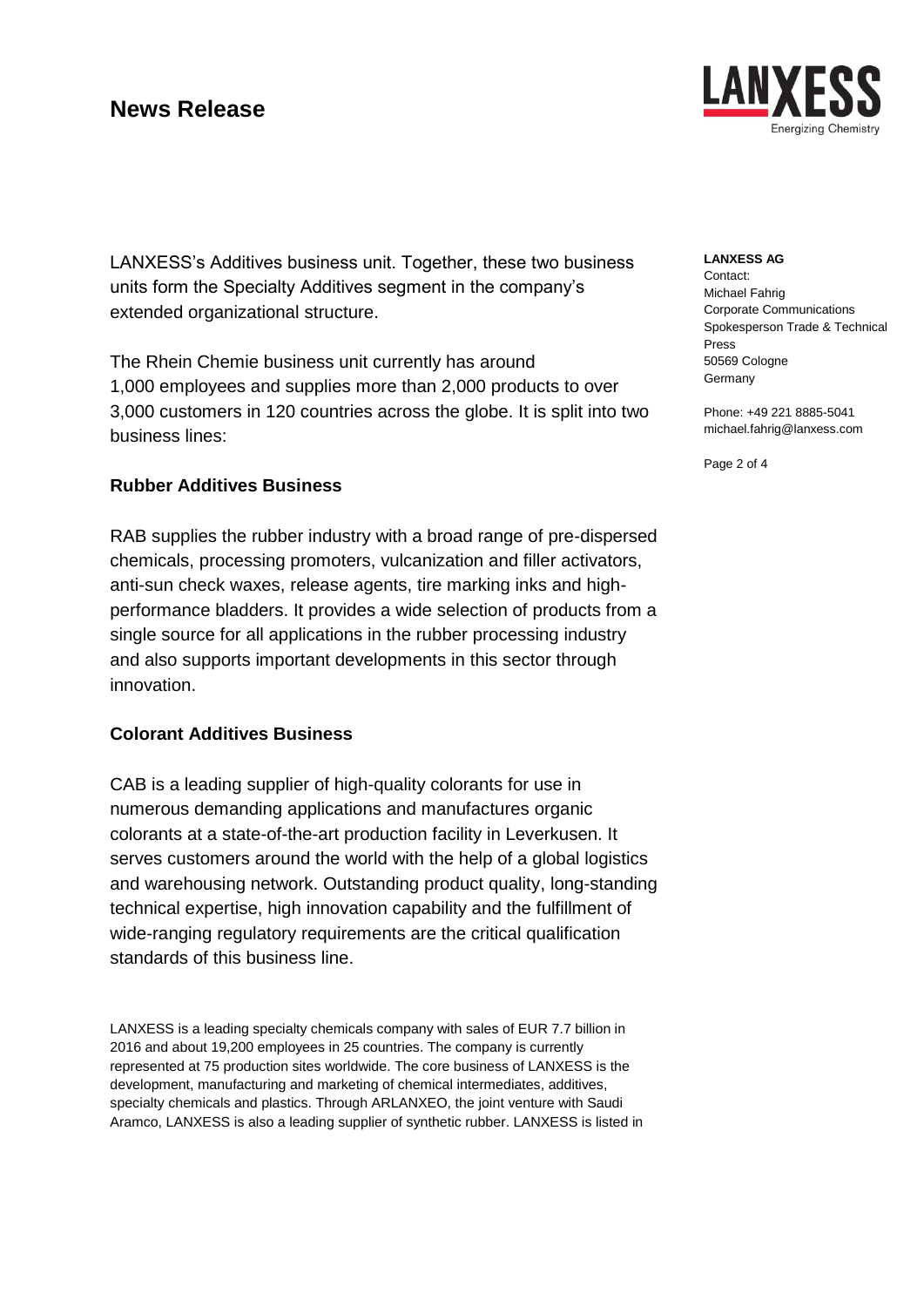# **News Release**

the leading sustainability indices Dow Jones Sustainability Index (DJSI World) and FTSE4Good.

| Cologne, | June 30, 2017     |
|----------|-------------------|
| mfg      | $(2017 - 00059e)$ |

#### **Forward-Looking Statements**

This company release contains certain forward-looking statements, including assumptions, opinions, expectations and views of the company or cited from third party sources. Various known and unknown risks, uncertainties and other factors could cause the actual results, financial position, development or performance of LANXESS AG to differ materially from the estimations expressed or implied herein. LANXESS AG does not guarantee that the assumptions underlying such forward-looking statements are free from errors nor does it accept any responsibility for the future accuracy of the opinions expressed in this presentation or the actual occurrence of the forecast developments. No representation or warranty (expressed or implied) is made as to, and no reliance should be placed on, any information, estimates, targets and opinions, contained herein, and no liability whatsoever is accepted as to any errors, omissions or misstatements contained herein, and accordingly, no representative of LANXESS AG or any of its affiliated companies or any of such person's officers, directors or employees accept any liability whatsoever arising directly or indirectly from the use of this document.

#### **Information for editors:**

All LANXESS news releases and their accompanying photos can be found at [http://press.lanxess.com.](http://press.lanxess.com/) Recent photos of the Board of Management and other LANXESS image material are available at [http://photos.lanxess.com.](http://photos.lanxess.com/) TV footage can be found at [http://globe360.net/broadcast.lanxess/.](http://globe360.net/broadcast.lanxess/)

You can find further information concerning LANXESS chemistry in our WebMagazine at [http://webmagazine.lanxess.com.](http://webmagazine.lanxess.com/)

**Follow us** on Twitter, Facebook, Linkedin and YouTube:

<http://www.twitter.com/LANXESS> <http://www.facebook.com/LANXESS> <http://www.linkedin.com/company/lanxess> <http://www.youtube.com/lanxess>



#### **LANXESS AG**

Contact: Michael Fahrig Corporate Communications Spokesperson Trade & Technical Press 50569 Cologne **Germany** 

Phone: +49 221 8885-5041 michael.fahrig@lanxess.com

Page 3 of 4